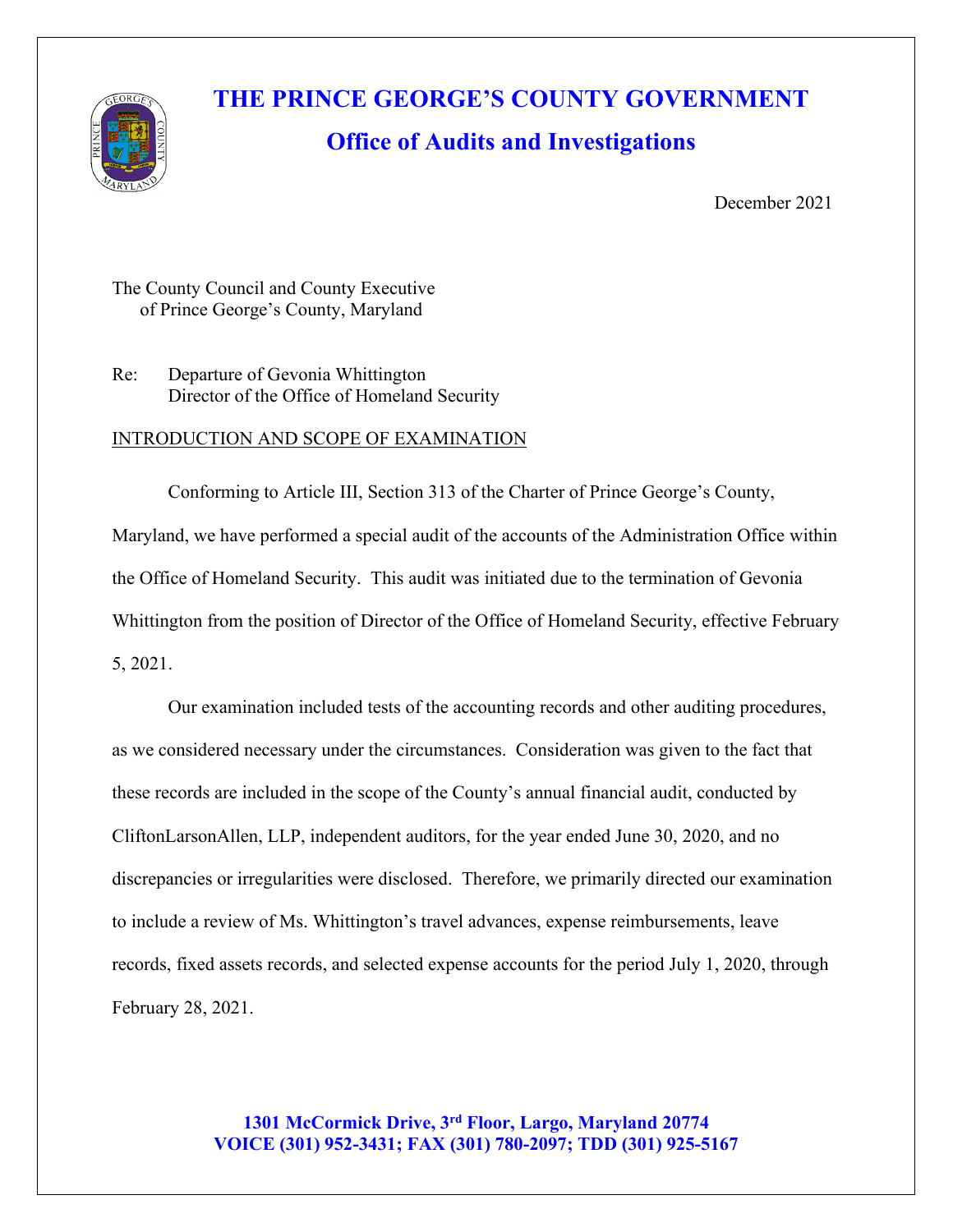#### The County Council and County Executive Page 2

#### FINDINGS, COMMENTS, AND RECOMMENDATIONS

#### Expenditures, Encumbrances, and Commitments

As of February 28, 2021, total expenditures and encumbrances exceeded total appropriations for the Administration Office within the Office of Homeland Security, prior to the reclassification of several expenditures. However, we verified that as of June 30, 2021, total expenditures and encumbrances did not exceed total appropriations. A statement of expenditures, encumbrances, and commitments compared with appropriations for the Administration Office, for the period July 1, 2020, through June 30, 2021, is presented on Schedule 1 of this report.

#### Travel Advances and Expense Reimbursements

We reviewed the travel advance records maintained by the Office of Finance, Accounting Division, for the period July 1, 2020, through February 28, 2021, and determined that Ms. Whittington did not have any unsettled travel advances at the time of her retirement. We also reviewed expense reimbursements paid to Ms. Whittington for the period July 1, 2020, through February 28, 2021, and found no discrepancies or irregularities.

#### Leave Records and Final Pay

We verified the final pay computations for Ms. Whittington based on leave records maintained by the Payroll Section of the Office of Finance and verified the salary and hourly rate of pay maintained by the Office of Human Resources Management. We determined that the annual leave compensation was computed correctly and found no discrepancies or irregularities. Fixed Assets and Non-Fixed Assets

The Capital Assets Manual, prepared by the Office of Finance and the Office of Central Services, requires the Office of Central Services' General Services Division to perform an exit inventory of capital (fixed) assets and report findings to the Director of the Office of Central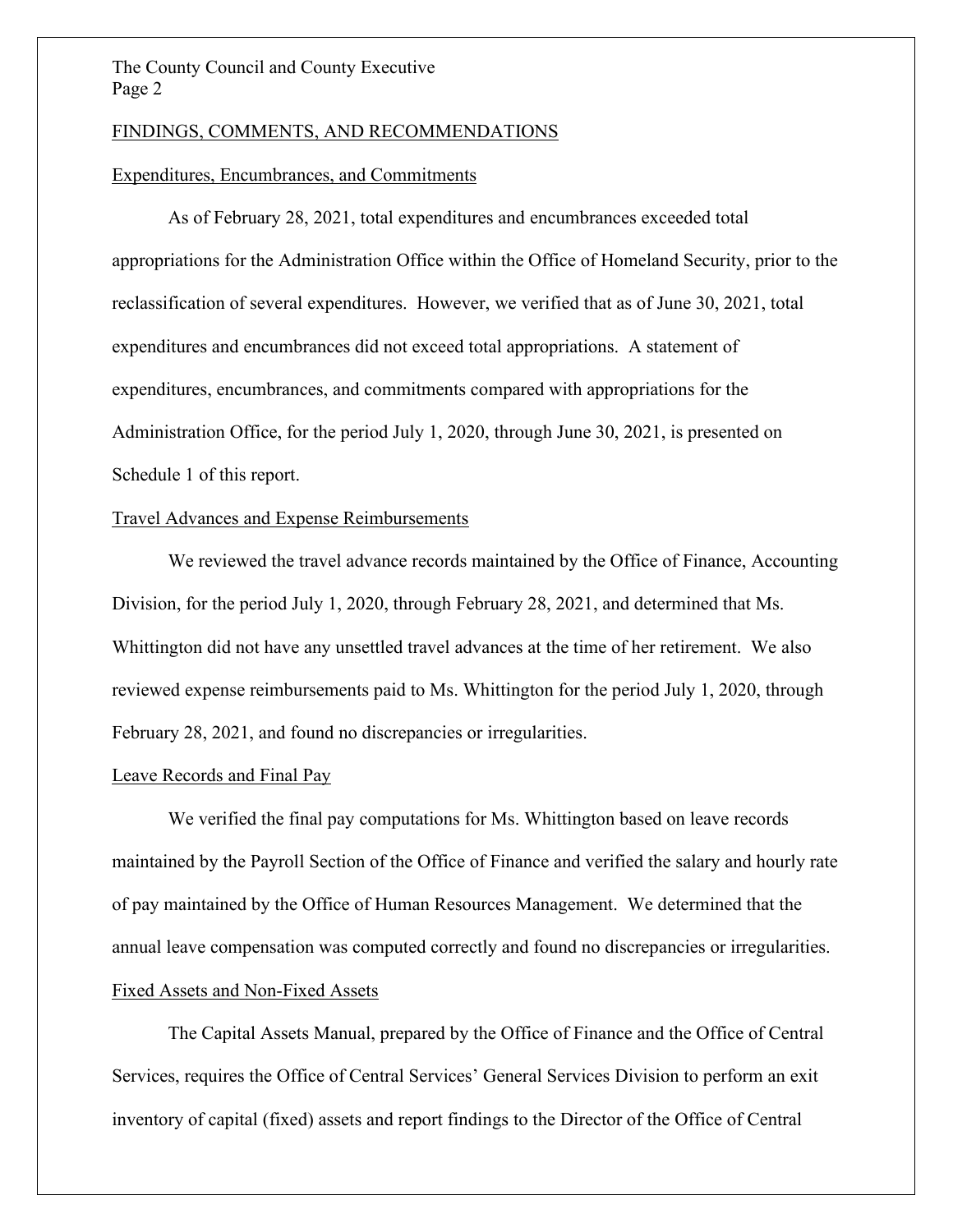#### The County Council and County Executive Page 3

Services, upon the departure or transfer of a Department/Agency Head. The Office of Central Services is required to take the necessary steps to recover any missing asset or seek restitution for the value of the assets. We contacted personnel within the Office of Central Services' General Services Division and Fleet Management Division, and determined that the County vehicle that was assigned to Ms. Whittington was returned prior to her departure.

Our review also included the verification of County issued non-fixed asset items such as a cell phone, personal digital assistant, a County identification and security card, keys, a laptop computer/equipment, etc. This review included an examination of personnel records maintained by the Office of Human Resources Management (OHRM) and the Office of Finance's Payroll Section on terminated employees. When an employee separates from County service, an Employee Separation Form (PGC Form #4281) is filled out by the employee as a part of the exit process. This form (PGC Form #4281) records the return of assigned County personal property and normally a copy can be found in the employee's personnel file. At the time of our review there was an Employee Separation Form in Ms. Whittington's personnel file documenting the return of non-fixed assets that were assigned to her.

#### Financial Disclosure Requirement

Section 2-294 (c) (1) of the Prince George's County Code requires certain officials, employees, and candidates for office (among them the Director of the Office of Homeland Security) to file financial disclosure statements. Council Bill 125-1984, effective February 4, 1985, modified Section 2-294(c) (1) of the County Code, by adding the following requirement:

> "Any official or employee who is required to file a statement and who leaves office or employment for any reason, other than the official's or employee's death, shall file, within sixty (60) days of leaving office or employment, the statement required by this Section, for the calendar year immediately preceding, unless a statement has previously been filed for that year, and any portion of the current calendar year during which that official or employee held office or employment."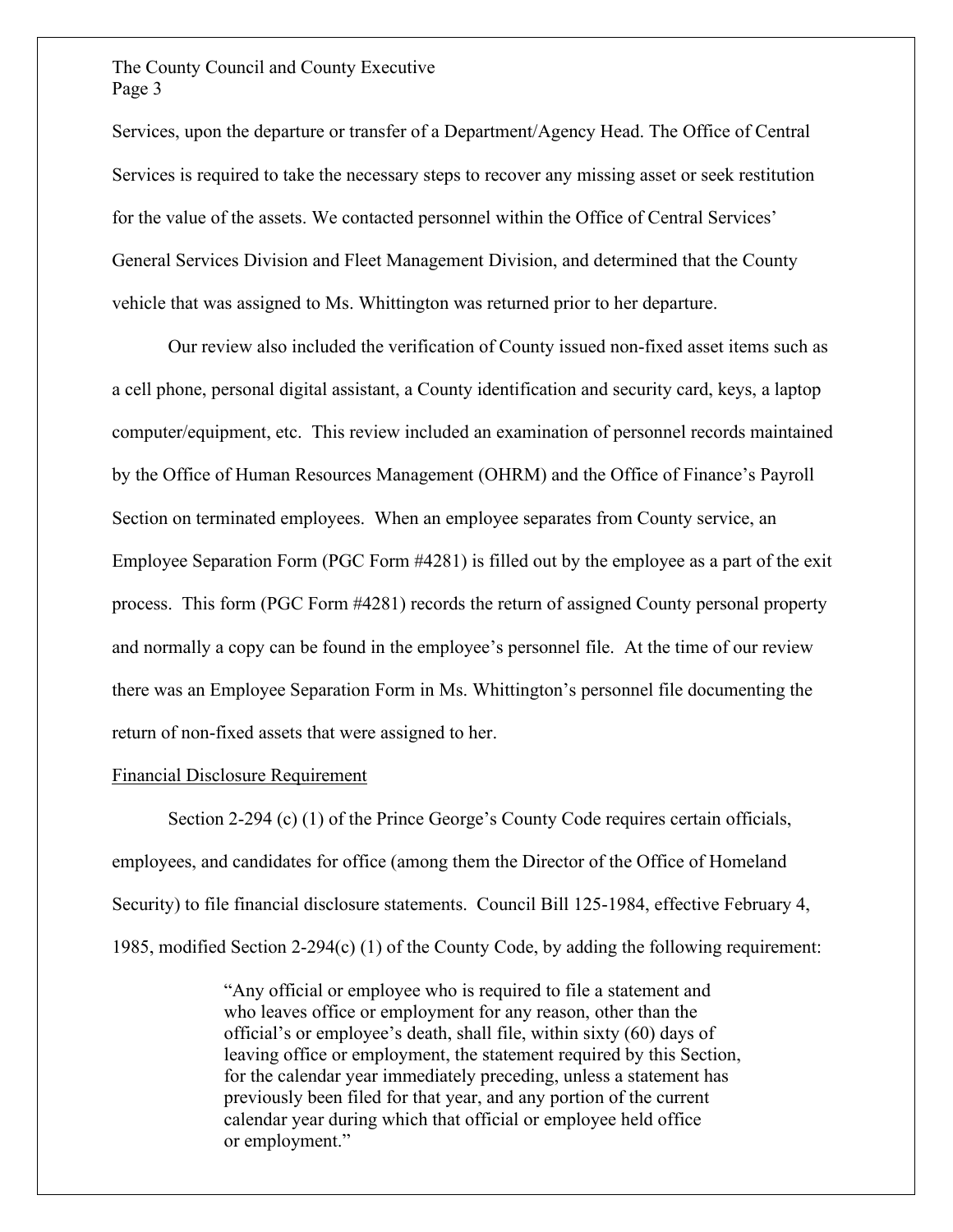The County Council and County Executive Page 4

According to the County Code, Ms. Whittington was required to file a financial disclosure within sixty (60) days of leaving office. At the time of our review, Ms. Whittington had filed a financial disclosure statement with the Prince George's County Board of Ethics, for the period January 1, 2020 through December 31, 2020 and January 1, 2021 through February 28, 2021, as required.

Ludgese Ll

Turkessa Green, CPA, CIA, CISA Deputy County Auditor

Jande

Larry Whitehurst Jr., CPA, MBA, CIA Audit Manager